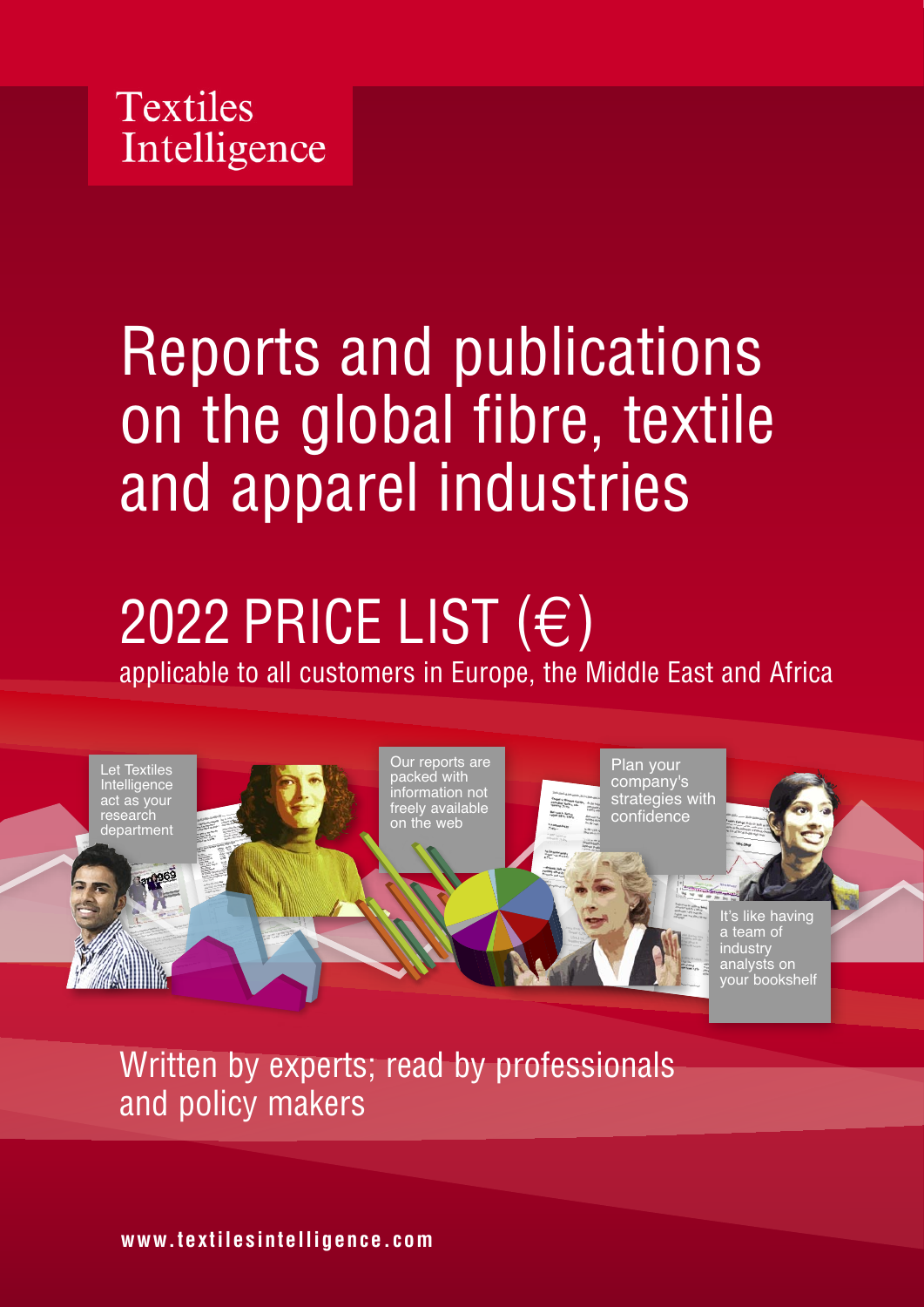## 2022 **SUBSCRIPTION PUBLICATIONS** PRICE LIST applicable to all customers in Europe, the Middle East and Africa

| <b>Publication</b>                                                                                    | <b>Price</b> |
|-------------------------------------------------------------------------------------------------------|--------------|
| Textile Outlook International (6 issues)                                                              |              |
| in printed format only                                                                                | €2,410       |
| in printed and electronic format                                                                      |              |
| - single named user licence                                                                           | €3,615       |
| - multi-user, single site corporate licence                                                           | €4,820       |
| <b>Global Apparel Markets</b> (4 issues and monthly interim bulletins)<br>in printed format only      | €1,645       |
| in printed and electronic format                                                                      |              |
| - single named user licence                                                                           | €2,468       |
| - multi-user, single site corporate licence                                                           | €3,290       |
| <b>Performance Apparel Markets</b> (4 issues and monthly interim bulletins)<br>in printed format only | €1,710       |
| in printed and electronic format                                                                      |              |
| - single named user licence                                                                           | €2,565       |
| - multi-user, single site corporate licence                                                           | €3,420       |

## Technical Textile Markets (4 issues and monthly interim bulletins)

| in printed format only                      | €2,460 |
|---------------------------------------------|--------|
| in printed and electronic format            |        |
| - single named user licence                 | €3.690 |
| - multi-user, single site corporate licence | €4.920 |

NB: Global corporate licences and 2nd rights publishing licences are also available. Please contact us to request details and prices.

#### **www.textilesintelligence.com**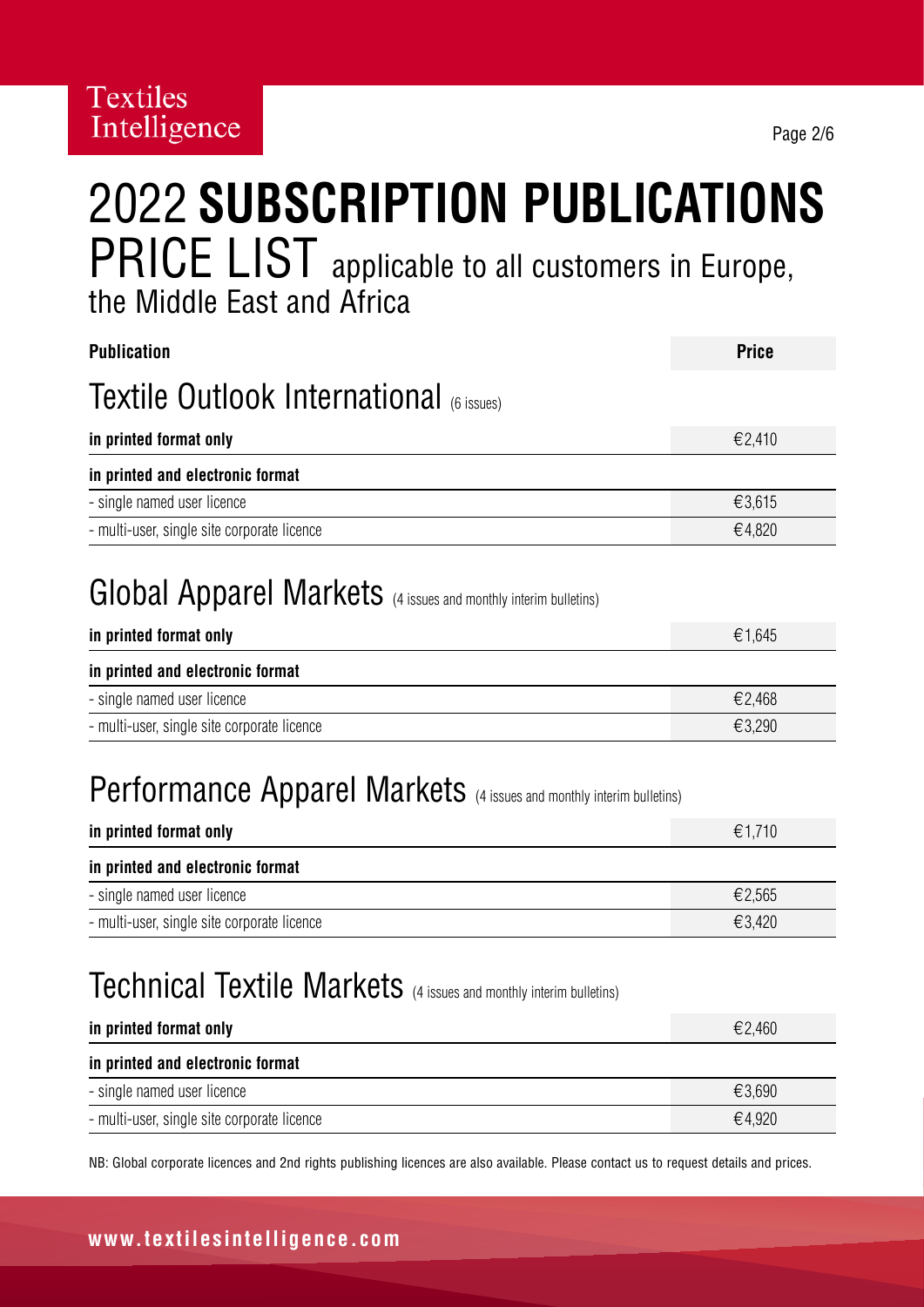# 2022 **BULLETIN SUBSCRIPTIONS** PRICE LIST applicable to all customers in Europe, the Middle East and Africa

| <b>Publication</b>                                              | <b>Price</b> |
|-----------------------------------------------------------------|--------------|
| Home Textiles Update (12 issues)                                |              |
| published once a month, in electronic format only               |              |
| - single named user licence                                     | €320         |
| - multi-user, single site corporate licence                     | €640         |
| Tachnical Taytilae Rueinaee Llndata<br><b>Contract Contract</b> |              |

## Technical Textiles Business Update (12 issues)

#### **published once a month, in electronic format only**

| - single named user licence                 | €320 |
|---------------------------------------------|------|
| - multi-user, single site corporate licence | €640 |

## Performance Apparel Update (12 issues)

#### **published once a month, in electronic format only**

| - single named user licence                 | €320 |
|---------------------------------------------|------|
| - multi-user, single site corporate licence | €640 |

### Global Apparel Update (12 issues)

#### **published once a month, in electronic format only**

| - single named user licence                 | €320 |
|---------------------------------------------|------|
| - multi-user, single site corporate licence | €640 |

NB: Global corporate licences and 2nd rights publishing licences are also available. Please contact us to request details and prices.

Page 3/6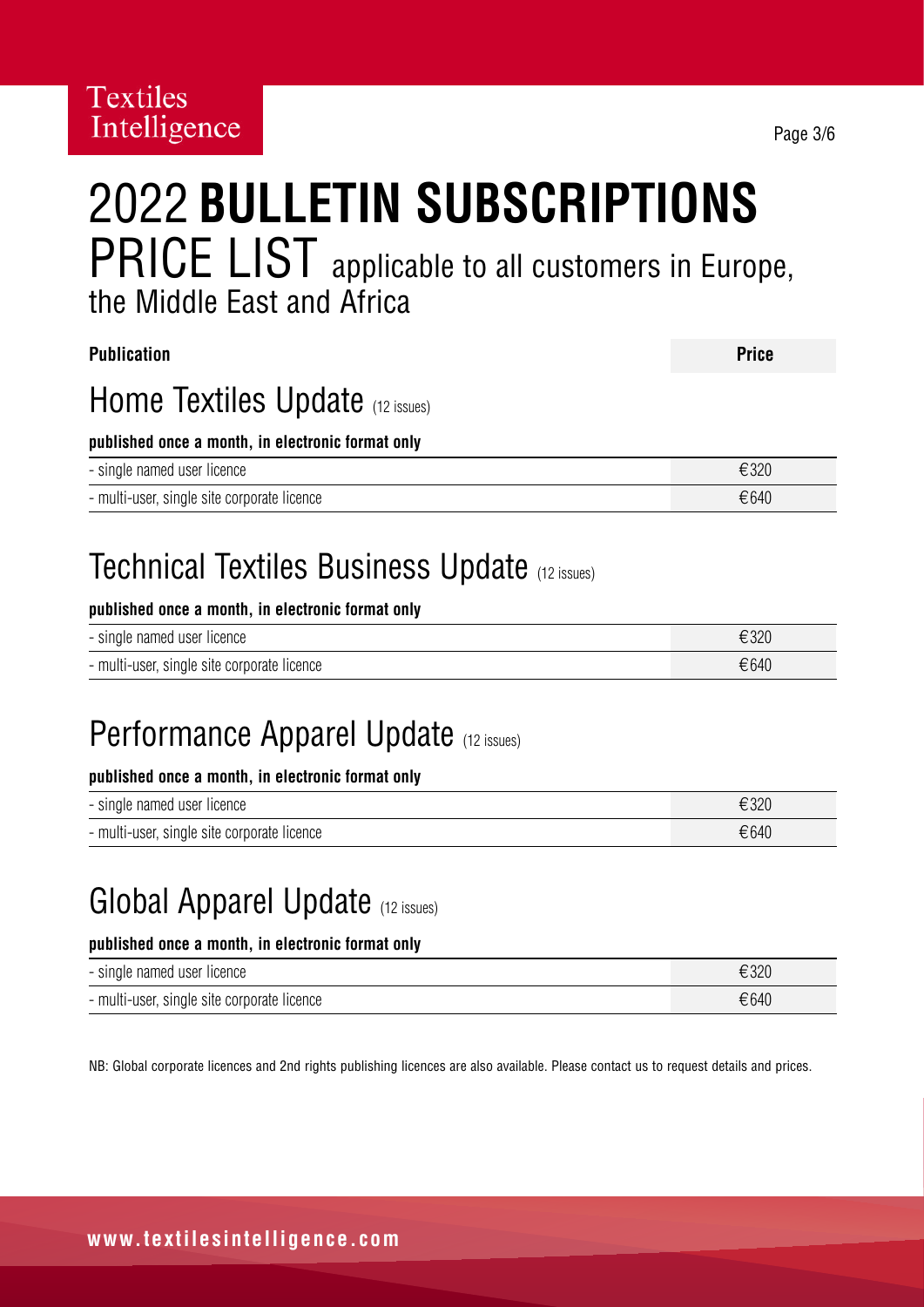# 2022 **SINGLE ISSUES** PRICE LIST

applicable to all customers in Europe, the Middle East and Africa

| <b>Publication</b>                                                            | <b>Price</b> |
|-------------------------------------------------------------------------------|--------------|
| <b>Textile Outlook International</b> (Single issue, ie 1/6 of a subscription) |              |
| in printed format only                                                        | €603         |
| in printed and electronic format                                              |              |
| - single named user licence                                                   | €904         |
| - multi-user, single site corporate licence                                   | €1,205       |
| <b>Global Apparel Markets</b> (Single issue, ie 1/4 of a subscription)        |              |
| in printed format only                                                        | €617         |
|                                                                               |              |
| in printed and electronic format                                              |              |
| - single named user licence                                                   | €926         |
| - multi-user, single site corporate licence                                   | €1,234       |
| <b>Performance Apparel Markets</b> (Single issue, ie 1/4 of a subscription)   |              |
| in printed format only                                                        | €641         |
| in printed and electronic format                                              |              |
| - single named user licence                                                   | €962         |
| - multi-user, single site corporate licence                                   | €1,283       |
| Technical Textile Markets (Single issue, ie 1/4 of a subscription)            |              |
| in printed format only                                                        | €923         |
| in printed and electronic format                                              |              |
| - single named user licence                                                   | €1,384       |

NB: Global corporate licences and 2nd rights publishing licences are also available. Please contact us to request details and prices.

### **www.textilesintelligence.com**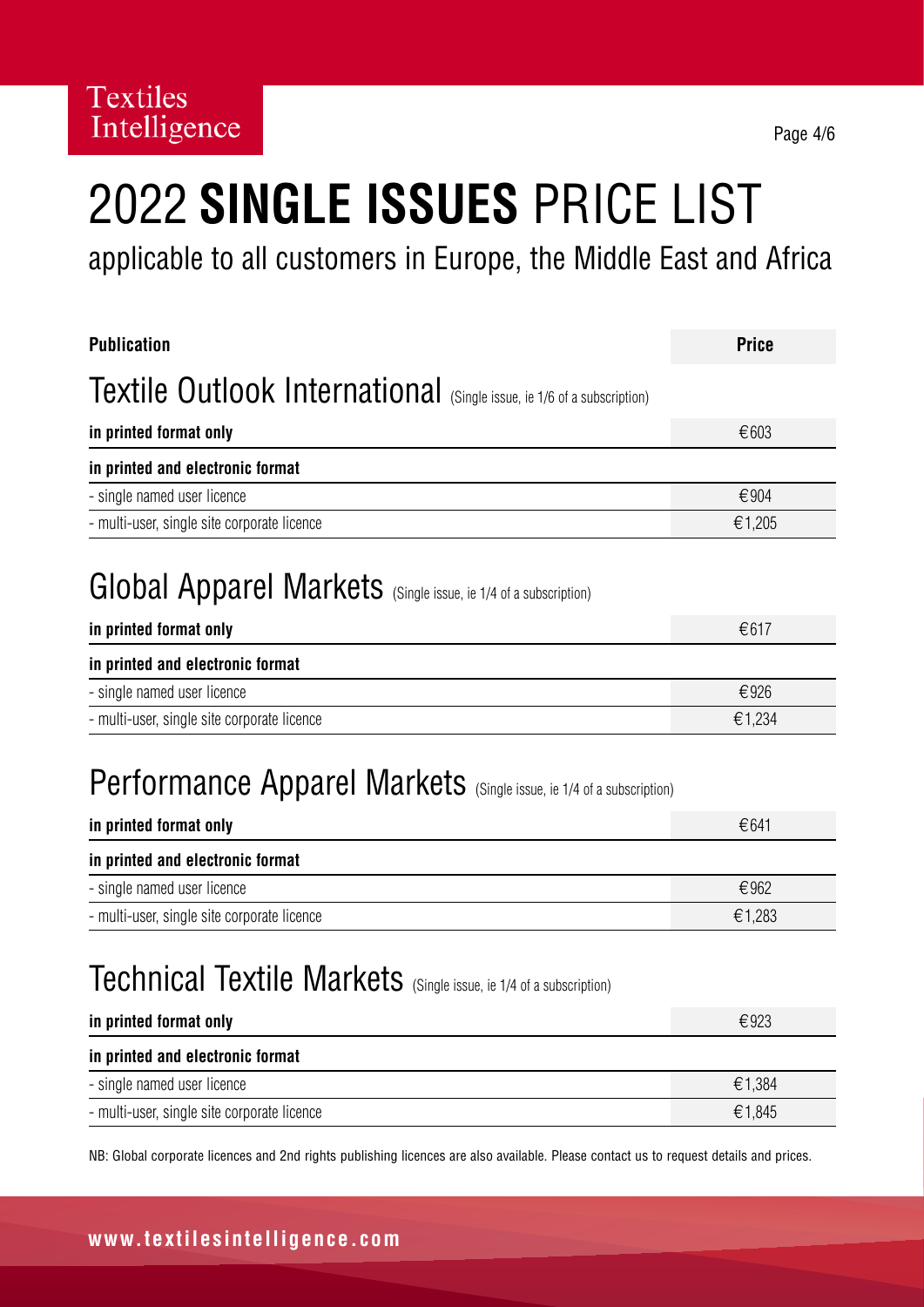## 2022 **INDIVIDUAL REPORTS**  PRICE LIST applicable to all customers in Europe, the Middle East and Africa

|                                              | <b>Price</b> |
|----------------------------------------------|--------------|
| Individual Reports in electronic format only |              |
| Up to 20 pages                               |              |
| - single named user licence                  | €290         |
| - multi-user, single site corporate licence  | €580         |
|                                              |              |
| $21 - 40$ pages                              |              |
| - single named user licence                  | €450         |
| - multi-user, single site corporate licence  | €900         |
|                                              |              |
| More than 40 pages                           |              |
| - single named user licence                  | €610         |

NB: Global corporate licences and 2nd rights publishing licences are also available. Please contact us to request details and prices.

- multi-user, single site corporate licence €1,220